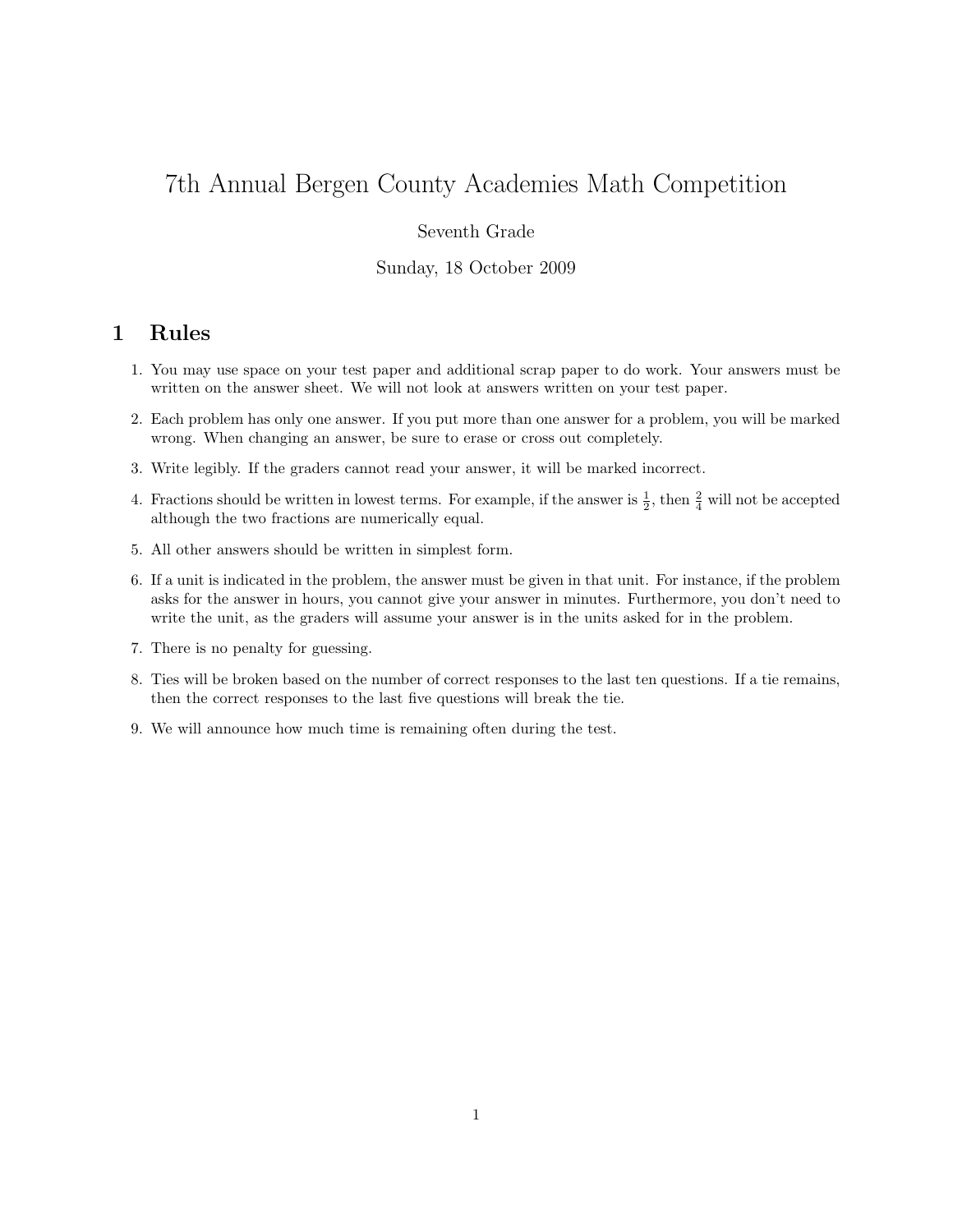## 2 Contest

- 1. Sam, who is 5.5ft tall, is standing near Boston Market, which is 17.5ft tall. He notices that his shadow is 10ft long. In feet, how long is Boston Market's shadow?
- 2. How many positive integers less than 50 have exactly two prime factors?
- 3. John was walking home when he realized that he could save 15 minutes of walking time if he walked directly home instead of walking first 90 meters to the east and then 120 meters south. What is his walking speed in meters per minute?
- 4. Suppose I have a standard deck of 52 cards. What is the probability that when I draw a card, it is a heart or an ace?
- 5. Point B lies on the same plane as line  $\overline{AC}$  such that B is nine units away from C and eleven units away from A. If the length of  $\overline{AC}$  is an integer, let L be the longest possible length of  $\overline{AC}$  and l be the shortest possible length of  $\overline{AC}$ . What is  $L - l + 1$ ?
- 6. The ratio of a to b is 5 : 1 and the ratio of b to c is  $\frac{3}{2}$  $\frac{3}{2}$ . What is  $a : c$ ?
- 7. What is the maximum possible number of intersection points among three circles and three lines, all arranged in the same plane?
- 8. What is the next term in the following sequence?

$$
1, 2, -2, 4, 4, 6, -8, 8, 16, 10, \dots
$$

- 9. Let  $|x|$  be the greatest integer less than or equal to x and  $[x]$  be the least integer greater than or equal to x. Evaluate  $10[-1.7] + 3.3- 3.8$
- 10. In  $\triangle ABC$ ,  $\overline{AB} = 5$ ,  $\overline{AC} = 6$ , and  $\overline{BC} = 7$ . Find the area of  $\triangle ABC$ .
- 11. Alex, Brian, Charles, David, and Ed competed in a race, in which no one tied. Given that Alex beat Charles, Brian beat David and Ed, and Charles beat David, how many different orders of finishers could there have been?
- 12. Let circle A have radius  $R$ , where  $R$  is a positive integer between 1 and 10 inclusive. We also know that R has four distinct positive integer divisors. Find the sum of all possible areas of A.
- 13. A six-sided die is rolled four times. What is the probability that two sixes are rolled consecutively?
- 14. When the elements in the set  $\left\{\frac{\pi}{2}\right\}$  $\frac{\pi}{2}, \frac{\pi}{2}$  $\frac{\pi}{2} \cdot \frac{\pi}{3}$  $\frac{\pi}{3}, \left(\frac{\pi}{3}\right)$ 3  $\Big)^2 \cdot \frac{\pi}{4}$ 4 are simplified to lowest terms, what is the maximum value?
- 15. Let the number *n* be your answer for this problem. What is  $6 \frac{9}{5}$  $\frac{5}{n}$ ?
- 16. Express  $0.123\overline{45}$  as a fraction.
- 17. There are four pandas being sent off to four zoos, with each panda going to a random zoo. What is the probability that one zoo gets all four pandas?
- 18. Kamran got an iPod touch and wanted to measure its battery life. After five runs, he recorded the following times in hours: 22.7, 19.125, 14.3, 23, and 20.875. What was the average battery life in hours?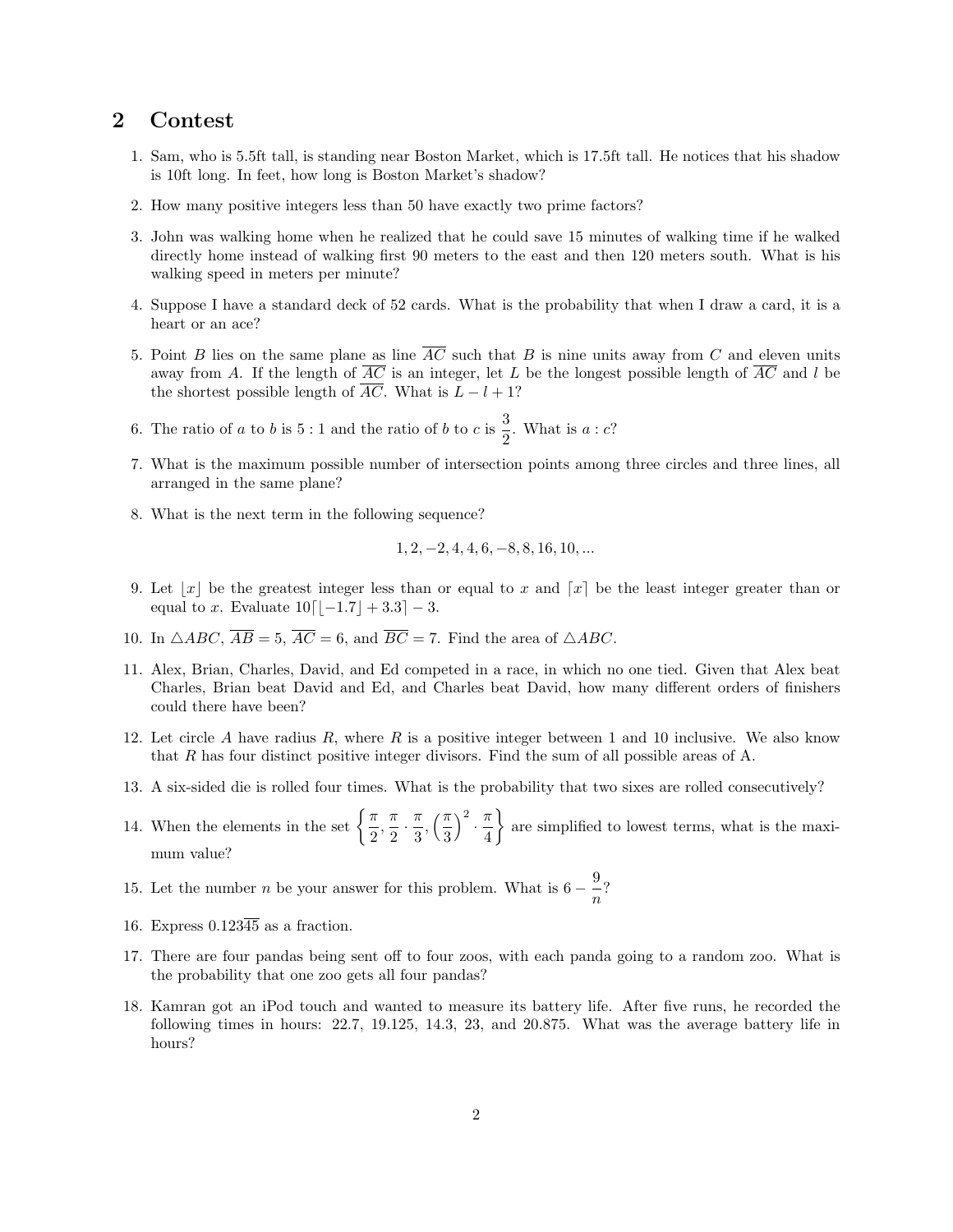- 19. Matt randomly picks two numbers (not necessarily distinct) out of the set  $\{\pi, 2,$ √  ${2, 3.5}$ . Let p be the probability that the sum of the two numbers is an integer, and let  $q$  be the probability that the product of the two numbers is an integer. Find  $p + q$ .
- 20. If one side of a triangle is 50 cm long and the another side is 60 cm long, how many possible integer side lengths are there for the last side?
- 21. Suppose  $A^2 + B^2 + C^2 = 4$  and  $AB + BC + CA = 3$ . Find  $(A + B + C)^2$ .
- 22. Mr. Holbrook runs around the track. He ran the first lap at 30 yards per minute. How fast must he run the next lap to increase his average speed to 45 yards per minute?
- 23. What is the equation of the line formed when the line  $x + 2y = 5$  is reflected across the x-axis and then the y-axis? Write your answer in the form  $Ax + By = C$ , where A, B, and C are integers and A is positive.
- 24. Ashley likes to shop and is about to buy a pair of pants when she realizes that she is 12 dollars short of the price. She asks her friend Janet, who started out with .25 times the amount of money she did, to lend her 12 dollars. Janet, who has not spent any money, agrees and is left with 20 dollars. How much money did the two have in the beginning of their shopping trip combined?
- 25. How many different ways are there to arrange the characters of the word "Puffball?"
- 26. Let  $A = (3, 4)$  and  $B = (11, 10)$ . Rotate B 30<sup>o</sup> counterclockwise around A to get C. What is the area of  $\triangle ABC$ ?
- 27. If a mile is 5280 feet, what is the area, in square feet, of a 0.0625 square miles?
- 28. Mr. Pinyan has two red balls, three blue balls, and four white balls. All balls of the same color are indistinguishable. How many ways are there of arranging the nine balls in a circle?
- 29. If the perimeter of a rectangle is 28 and the length of its diagonal is 10, find its area.
- 30. Suppose  $P(x) = x(x+1)(x+2)(x+3)(x+4)(x+5)(x+6)$ . Find the greatest common factor of  $P(1)$ ,  $P(2), P(3), ...$
- 31. Find the integer x that satisfies  $x^3 3x^2 + 3x + 124 = 0$ .
- 32. When evaluated, the difference  $2^{10} 2^9$  can be expressed in the form  $a^b$ , where a and b are integers and a is a prime number. If i is the square root of  $-1$ , what is  $i^{-b^a}$ ?
- 33. Find the number of positive integer solutions to the equation  $2x + 3y = 101$ .
- 34. In Zhuland, quarters have radius 5 cm and dimes have radius 1 cm. If I drop a dime onto a quarter such that its center lies in the interior of the quarter (with every point in the interior having equal probability of being chosen), find the probability that the dime lies entirely within the quarter.
- 35. If  $f(x) = x^3 + ax^2 + bx + c$ ,  $f(1) = 34$ , and  $f(4) = 100$ , find  $f(3) f(2)$ .
- 36. While reading a 123-paged book, Amanda decided to count the page numbers. How many times did the digit 3 show up in the page numbers?
- 37. Consider the unit sphere (a sphere with radius 1) centered at the origin. Find the shortest possible distance between a point on the unit sphere and the point  $(3, 4, 5)$ .
- 38. If a circle intersects the x-axis at points  $(6, 0)$ , and  $(8, 0)$ , and goes through the point  $(3, 2)$ , find the radius of the circle.